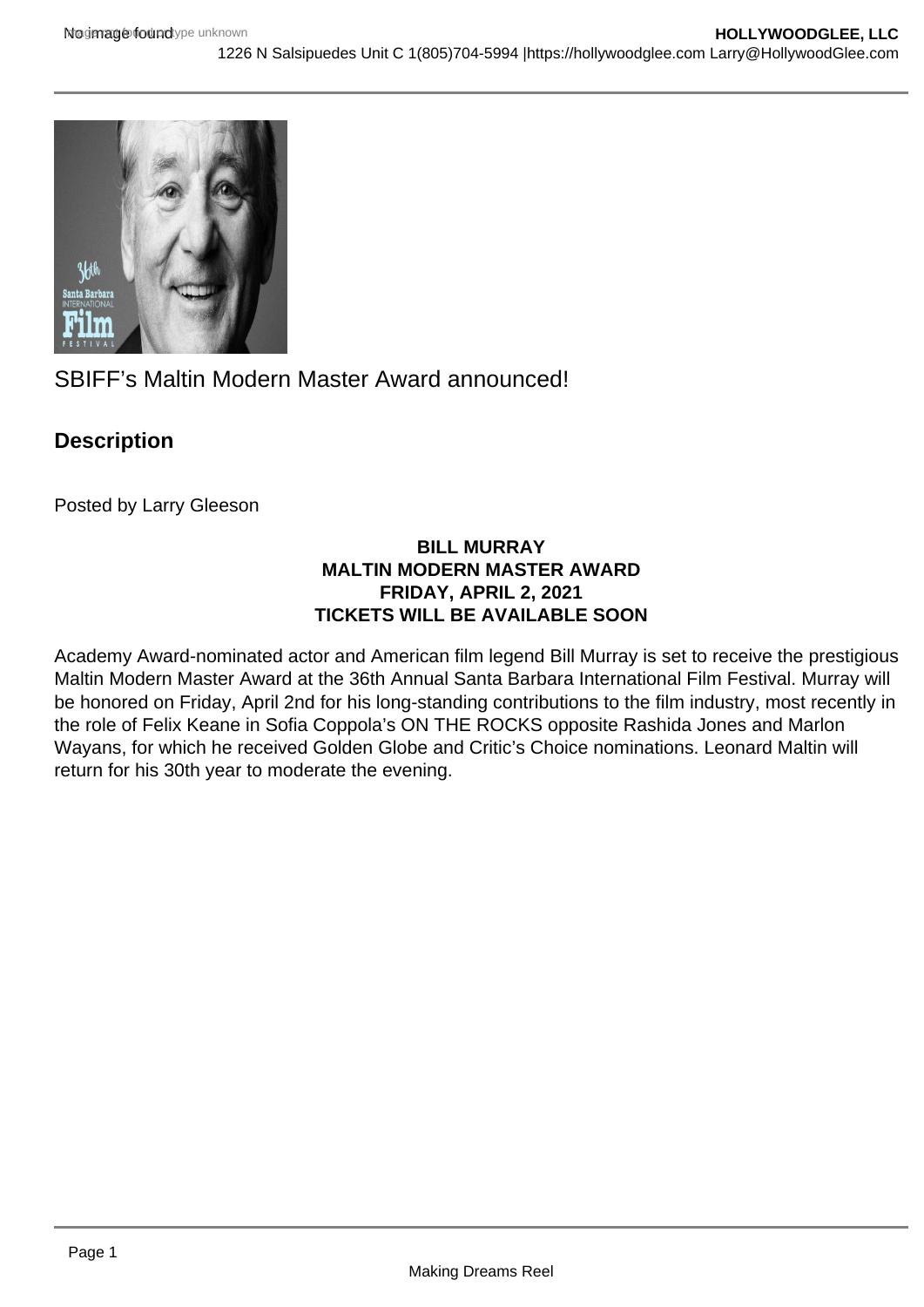SANTA BARBARA, CA – FEBRUARY 02: Leonard Maltin and Glenn Close speak onstage at the Ma

"Bill Murray is one of a kind," says Leonard Maltin. "He developed a comic persona early on that's still as potent as ever, while expanding his reach and range as an actor. The boyish goofball in CADDYSHACK has become a playboy dad in ON THE ROCKS, with many dazzling and daring stops along the way. I have been an unabashed fan, from GHOSTBUSTERS to LOST IN TRANSLATION, so it is a privilege and honor to present Bill Murray with this year's Maltin Modern Master Award."

Murray, who received his first Academy Award nomination for Coppola's LOST IN TRANSLATION in 2004, is also a six-time Golden Globe Award nominee, and a three-time Screen Actors Guild Award nominee. His iconic filmography includes roles in MEATBALLS, CADDYSHACK, STRIPES, TOOTSIE, GHOSTBUSTERS, THE RAZOR'S EDGE, LITTLE SHOP OF HORRORS, SCROOGED, WHAT ABOUT BOB?, GROUNDHOG DAY, MAD DOG AND GLORY, ED WOOD, KINGPIN, WILD THINGS, RUSHMORE, THE ROYAL TENENBAUMS, LOST IN TRANSLATION, COFFEE AND CIGARETTES, THE LIFE AQUATIC WITH STEVE ZISSOU, BROKEN FLOWERS, THE DARJEELING LIMITED, FANTASTIC MR. FOX, GET LOW, MOONRISE KINGDOM, HYDE PARK ON HUDSON, THE GRAND BUDAPEST HOTEL, ST. VINCENT, ISLE OF DOGS, and THE DEAD DON'T DIE.

Murray, who is a comedy and acting icon, began his career in 1975 on the ABC Variety Show Saturday Night Live with Howard Cosell. One year later, Murray joined the cast of NBC's long-running and award-winning Saturday Night Live, which then was only in its second season. In 1979, Murray landed his first lead role in a feature film as Tripper Harrison in Harold Ramis' MEATBALLS. He has gone on to star in nearly 70 feature films, for directors ranging from Jim Jarmusch and Wes Anderson, to Tim Burton and Frank Oz, Ivan Reitman and Peter and Bobby Farrelly, to Richard Donner and Sofia Coppola. His role in Coppola's LOST IN TRANSLATION, opposite Scarlett Johansson, earned Murray a Screen Actors Guild nomination, a Golden Globe and BAFTA award, and an Academy Award nomination for Best Actor in a Leading Role.

In his latest role as Felix Keane in Coppola's ON THE ROCKS, which made its world premiere at the 2020 New York Film Festival, Murray received some of the best reviews of his career. Mick LaSalle at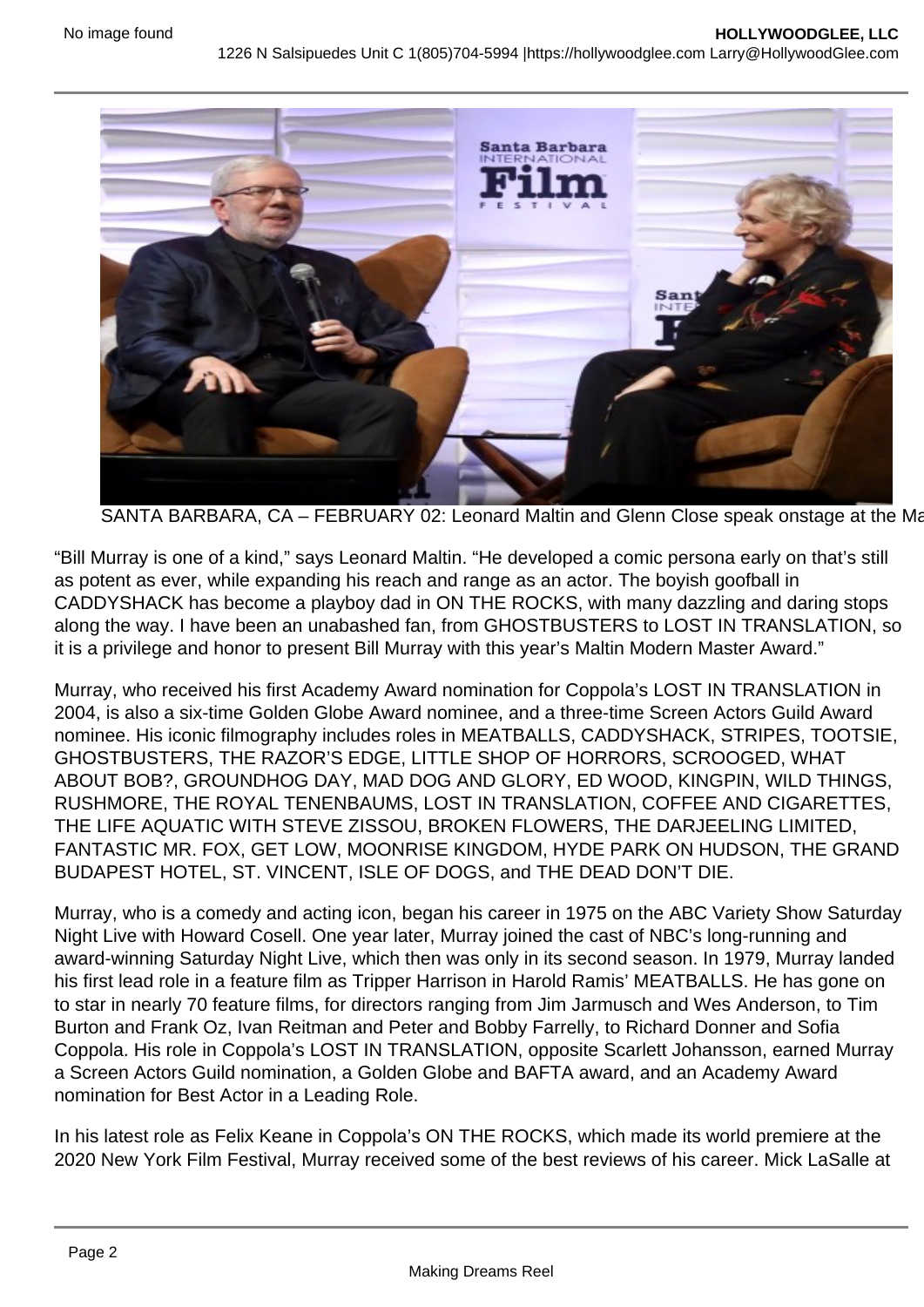the San Francisco Chronicle said, "Coppola brings out all of Murray's many colors, sometimes all at once – his flippancy, his authority, his warmth, his isolation, his expressiveness, his inability to say everything he wants to say." Johnny Oleksinski of the New York Post said, "in the pantheon of perfect Bill Murray roles – 'Caddyshack,' 'Groundhog Day,' 'Lost In Translation' – his smooth-talking character in the new comedy 'On The Rocks' ranks as one of the best." Justin Chang at the Los Angeles Times wrote, "You see in Felix the deadpan anarchic streak that has made Murray a force in American comedy for decades." Alonso Duralde at The Wrap wrote, "One suspects we will think of Murray's work here alongside the likes of Bette Davis in All About Eve."

ON THE ROCKS was released in Fall 2020 by Apple TV+ and A24, produced by Coppola and Youree Henley, and features an original screenplay by Coppola.

The Modern Master Award was established in 1995 and is the highest accolade presented by SBIFF. Created to honor an individual who has enriched our culture through accomplishments in the motion picture industry, it was re-named the Maltin Modern Master Award in 2015 in honor of long-time SBIFF moderator and renowned film critic Leonard Maltin. Past recipients include Brad Pitt, Glenn Close, Denzel Washington, Michael Keaton, Bruce Dern, Ben Affleck, Christopher Plummer, Christopher Nolan, James Cameron, Clint Eastwood, Cate Blanchett, Will Smith, George Clooney and Peter Jackson.

The 36th Santa Barbara International Film Festival will take place March 31st through April 10th, 2021. More information as well as Festival passes and tickets, will be available in the coming weeks at [www.sbiff.org](http://www.sbiff.org).

**Category** 

- 1. #SBIFF
- 2. Maltin Award
- 3. Santa Barbara International Film Festival

Tags